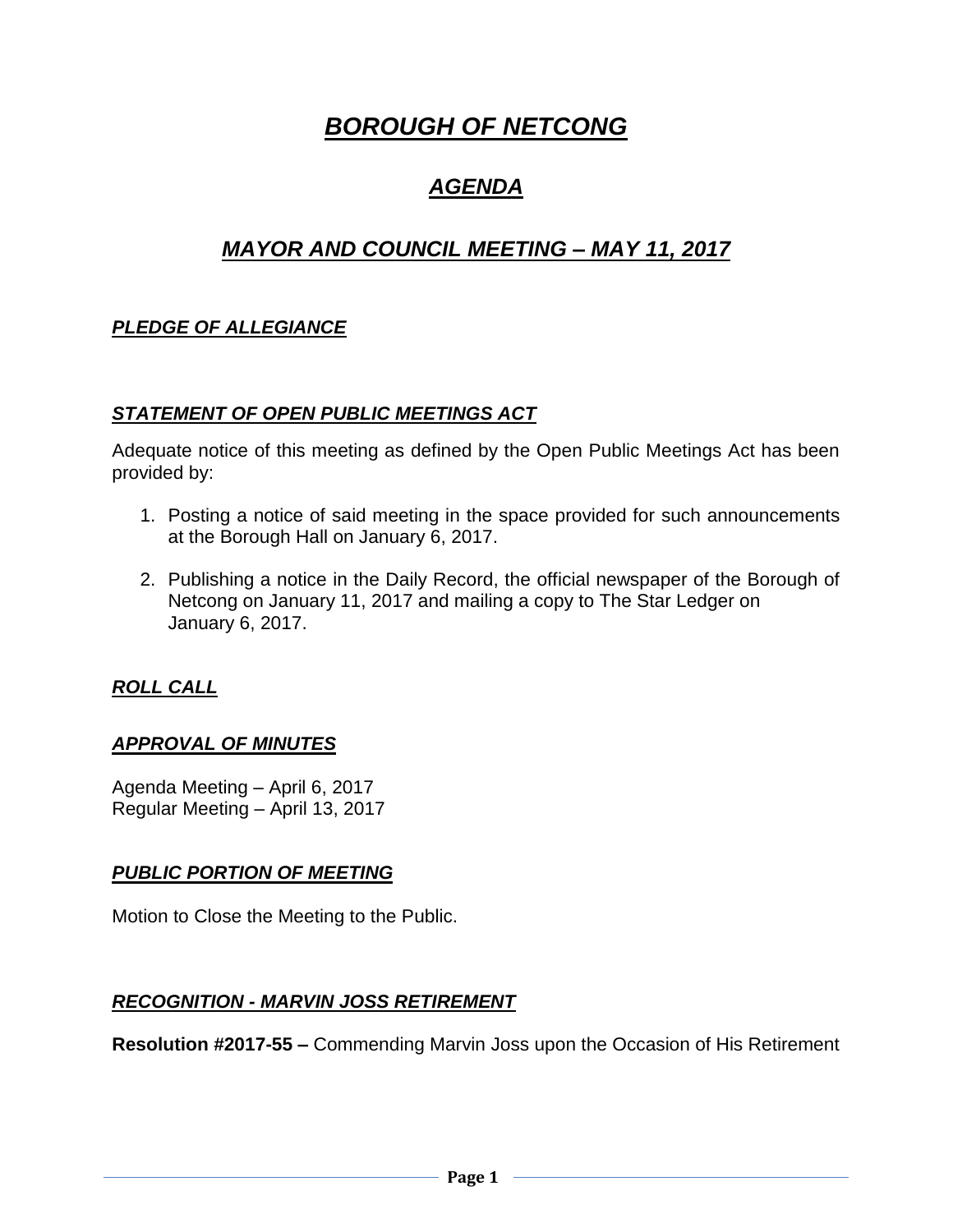## *ANNUAL AUDIT*

**1. Resolution #2017- 56**- Certification of the Annual Audit.

**2. Resolution #2017- 57**-To Approve the 2016 Corrective Action Plan.

#### *ORDINANCE ADOPTIONS*

**1. Bond Ordinance 2017-4 –** BOND ORDINANCE TO AUTHORIZE THE MAKING OF VARIOUS PUBLIC IMPROVEMENTS AND THE ACQUISITION OF NEW ADDITIONAL OR REPLACEMENT EQUIPMENT AND MACHINERY IN, BY AND FOR THE WATER UTILITY OF THE BOROUGH OF NETCONG, IN THE COUNTY OF MORRIS, STATE OF NEW JERSEY, TO APPROPRIATE THE SUM OF \$60,000 TO PAY THE COST THEREOF, TO AUTHORIZE THE ISSUANCE OF BONDS TO FINANCE SUCH APPROPRIATION AND TO PROVIDE FOR THE ISSUANCE OF ANTICIPATION NOTES IN ANTICIPATION OF THE ISSUANCE OF SUCH BONDS.

Motion to Read Bond Ordinance 2017-4 by Title Only on Second Reading and a Hearing Held Thereon

Motion to Close Public Hearing.

Motion to Adopt Bond Ordinance #2017-4

**2. Capital Ordinance 2017- 5 –** CAPITAL ORDINANCE OF THE BOROUGH OF NETCONG, IN THE COUNTY OF MORRIS, NEW JERSEY AUTHORIZING THE ACQUISITION OF A DUMP BODY IN, BY AND FOR THE SEWER UTILITY OF THE BOROUGH, APPROPRIATING THEREFOR THE SUM OF \$15,000 AND PROVIDING THAT SUCH SUM SO APPROPRIATED SHALL BE RAISED FROM THE SEWER UTILITY CAPITAL IMPROVEMENT FUND.

Motion to Read Capital Ordinance 2017-5 by Title Only on Second Reading and a Hearing Held Thereon

Motion to Close Public Hearing.

Motion to Adopt Capital Ordinance #2017-5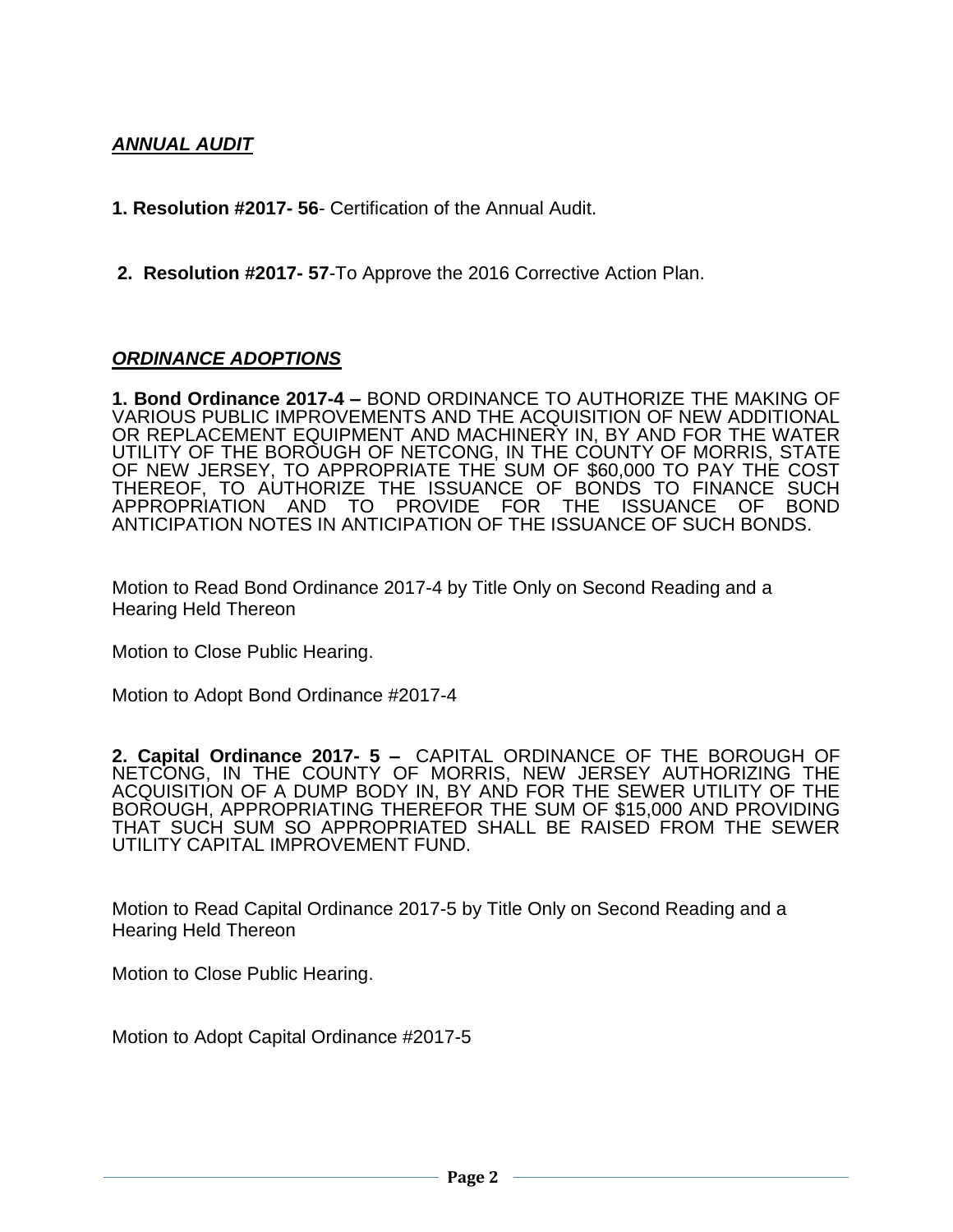## *CORRESPONDENCE*

1. Letter Clarisa Vaughan – Requesting the Use of Direnzo Park for a Birthday Party

2. E-mail – Sheryl Stanaback – Requesting Lake Street be closed for a Block Party on August 26, 2017

## *BOROUGH ADMINISTRATOR REPORT*

#### *COMMITTEE REPORTS*

| Finance & Insurance:                                            | E. Still     | J. Sylvester |
|-----------------------------------------------------------------|--------------|--------------|
| Economic Development:                                           | R. Hathaway  | E. Still     |
| Public Safety:<br>(Police, Fire, Rescue)                        | J. Sylvester | E. Koster    |
| Dept. of Public<br><b>Works &amp; Utilities:</b>                | E. Koster    | R. Hathaway  |
| Recreation:                                                     | P. Butler    | T. Laureys   |
| <b>Public Services:</b><br>(Human Services<br>Recycling & Solid | T. Laureys   | P. Butler    |

#### *OLD BUSINESS*

Waste Disposal

None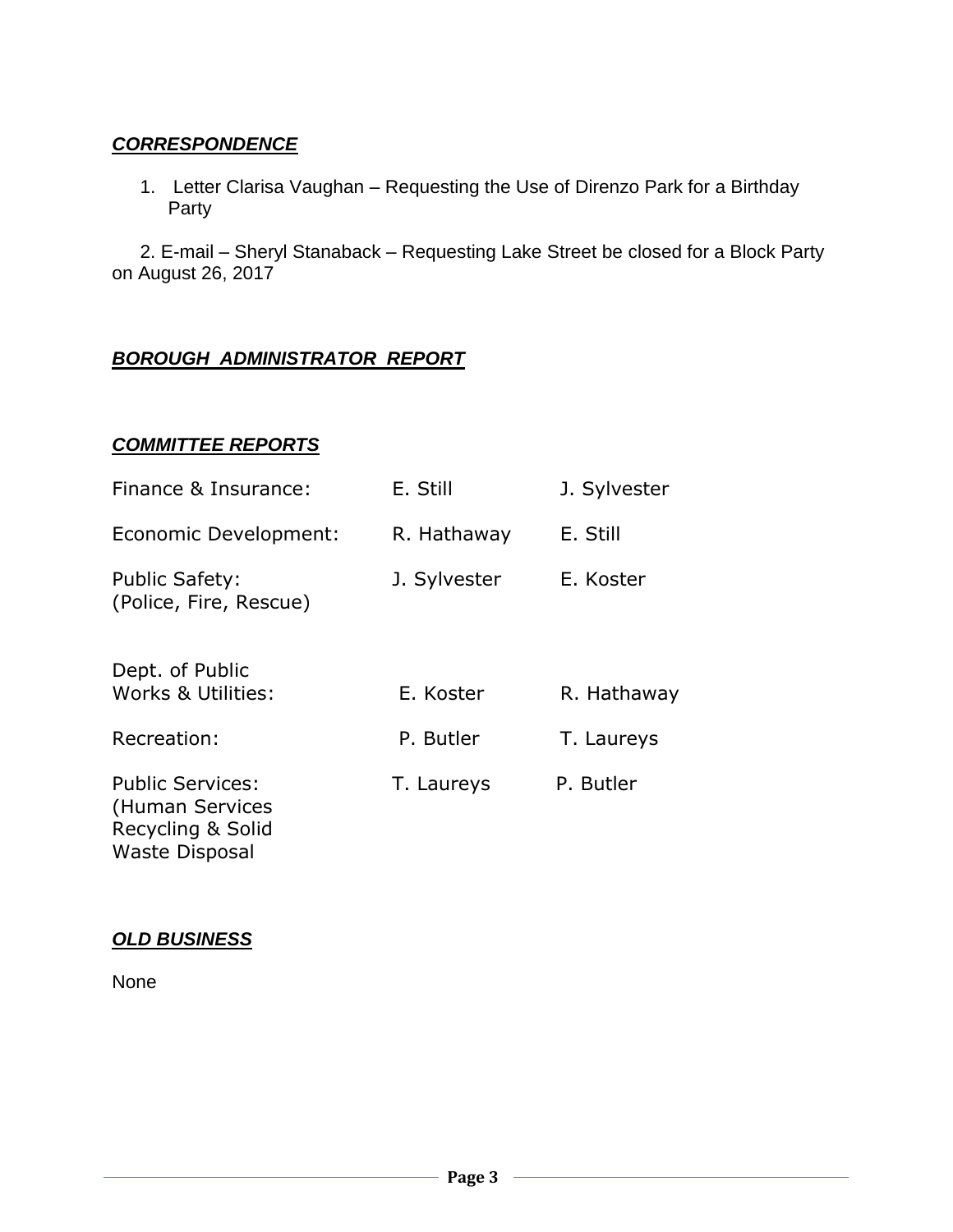## *NEW BUSINESS*

1. Motion to Go Out To Bid for Railroad Avenue Phase 2 – Water Main Replacement Project.

- 2. Official Policy Development for:
	- Bereavement flowers for employees and elected officials family members
	- Submission of action/discussion items for meeting agendas
- 3. Proposed Welcome to Netcong Sign
- 4. Appointment of Sean Holl as a Firefighter for Fire Co. No. 2
- 5. Appointment of John Dimino as a Firefighter for Fire Co. No. 1
- 6. Appointment of Brandon Reis as a Firefighter for Fire Co. No. 2
- 7. Crown Point Statement of Support

#### *PRIVILEGE OF THE FLOOR TO THE COUNCIL*

#### *MAYOR'S COMMENTS*

#### *RESOLUTIONS*

**1. Resolution 2017- 58 –** Authorizing the Tax Collector to Prepare and Mail Estimated Tax Bills in Accordance with P.L. 1994, C. 72

**2. Resolution 2017- 59-** Municipalities Located Therein Establishing a Cooperative Means of Conducting Certain Community Development and Home Activities Program

**3. Resolution 2017- 60-** Declaring Rock Solid Construction, Inc. in Default of Its Bid Obligations for the Railroad Avenue Water Main & Street Improvements – Phase I Project(Tentative)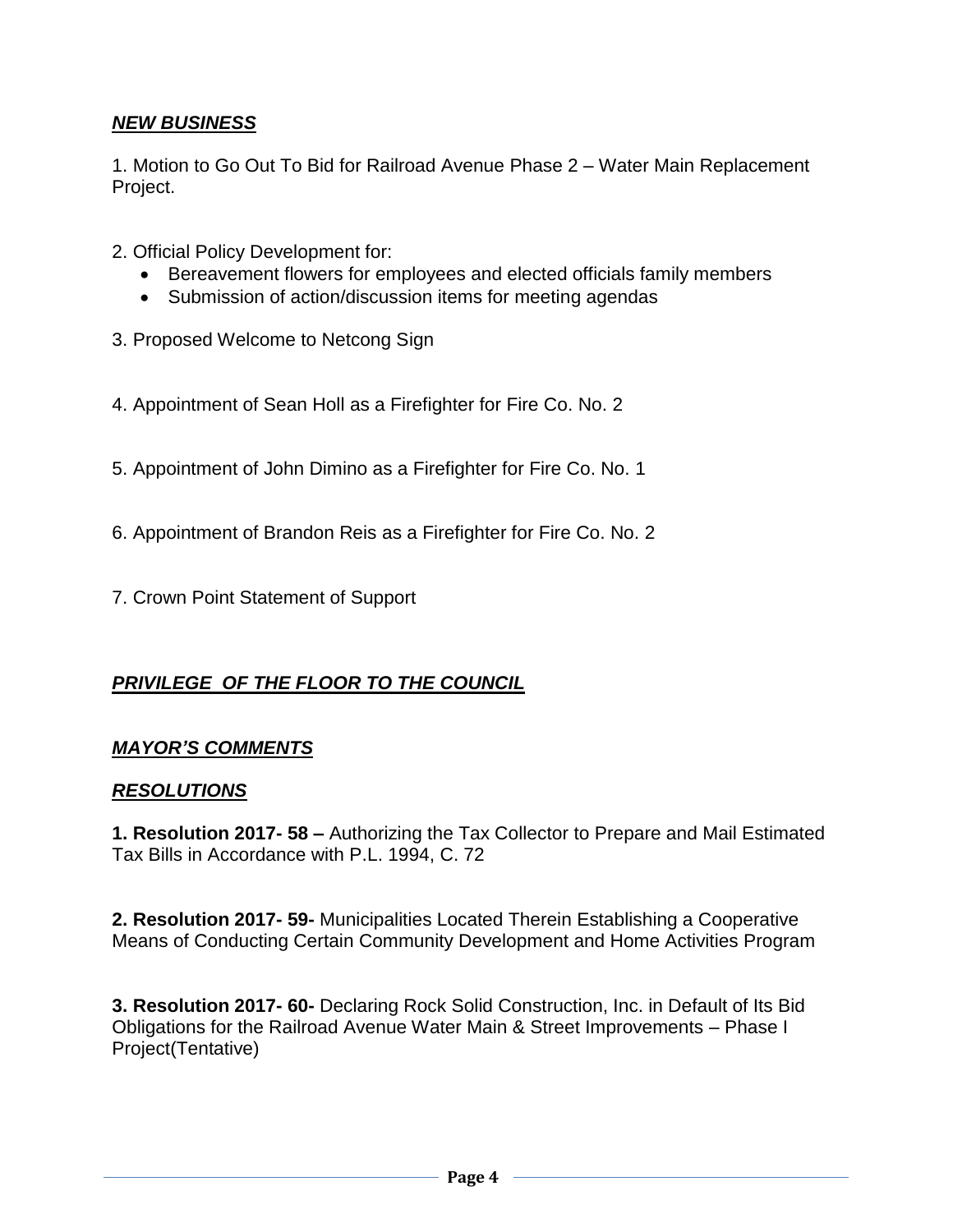**4. Resolution 2017- 61**- Authorizing the Award of a Contract to Reivax Contracting Corporation for the Railroad Avenue Water Main and Street Improvements – Phase I Project in the Borough of Netcong (Tentative)

**5. Resolution 2017- 62**- To Redeem Tax Sale Certificate 16-00005- Cheryl Foster 107 Church Street

**6. Resolution 2017- 63**- In Support of the Crownpoint Development Group, Inc.'s Application for a Hardship Exception for an Individual Permit Pursuant to N.J.A.C. 7:13- 15.1

#### *ORDINANCE INTRODUCTIONS*

1. **Ordinance 2017-6**- AN ORDINANCE TO AMEND CHAPTER 54, POLICE DEPARTMENT, ARTICLE IV, FEES, SECTION 54-16, FEES, PARAGRAPH F, CONTRACTED POLICE SERVICES, SUBPARAGRAPH (3) OF THE CODE OF THE BOROUGH OF NETCONG, MORRIS COUNTY, NEW JERSEY

Motion to Introduce Ordinance #2017-6 and Read by Title Only.

Motion to Pass Ordinance #2017-6 on First Reading.

**2. Bond Ordinance 2017-7-** BOND ORDINANCE TO AUTHORIZE THE UNDERTAKING OF THE RAILROAD AVENUE WATER MAIN REPLACEMENT PROJECT (PHASE II) IN, BY AND FOR THE WATER UTILITY OF THE BOROUGH OF NETCONG, IN THE COUNTY OF MORRIS, STATE OF NEW JERSEY, TO APPROPRIATE THE SUM OF \$240,000 TO PAY THE COST THEREOF, TO APPROPRIATE A FEDERAL GRANT, TO AUTHORIZE THE ISSUANCE OF BONDS TO FINANCE SUCH APPROPRIATION AND TO PROVIDE FOR THE ISSUANCE OF BOND ANTICIPATION NOTES IN ANTICIPATION OF THE ISSUANCE OF SUCH BONDS.

Motion to Introduce Bond Ordinance #2017-7 and Read by Title Only.

Motion to Pass Bond Ordinance #2017-7 on First Reading.

## *REPORTS*

Motion to Incorporate All Reports into the Minutes